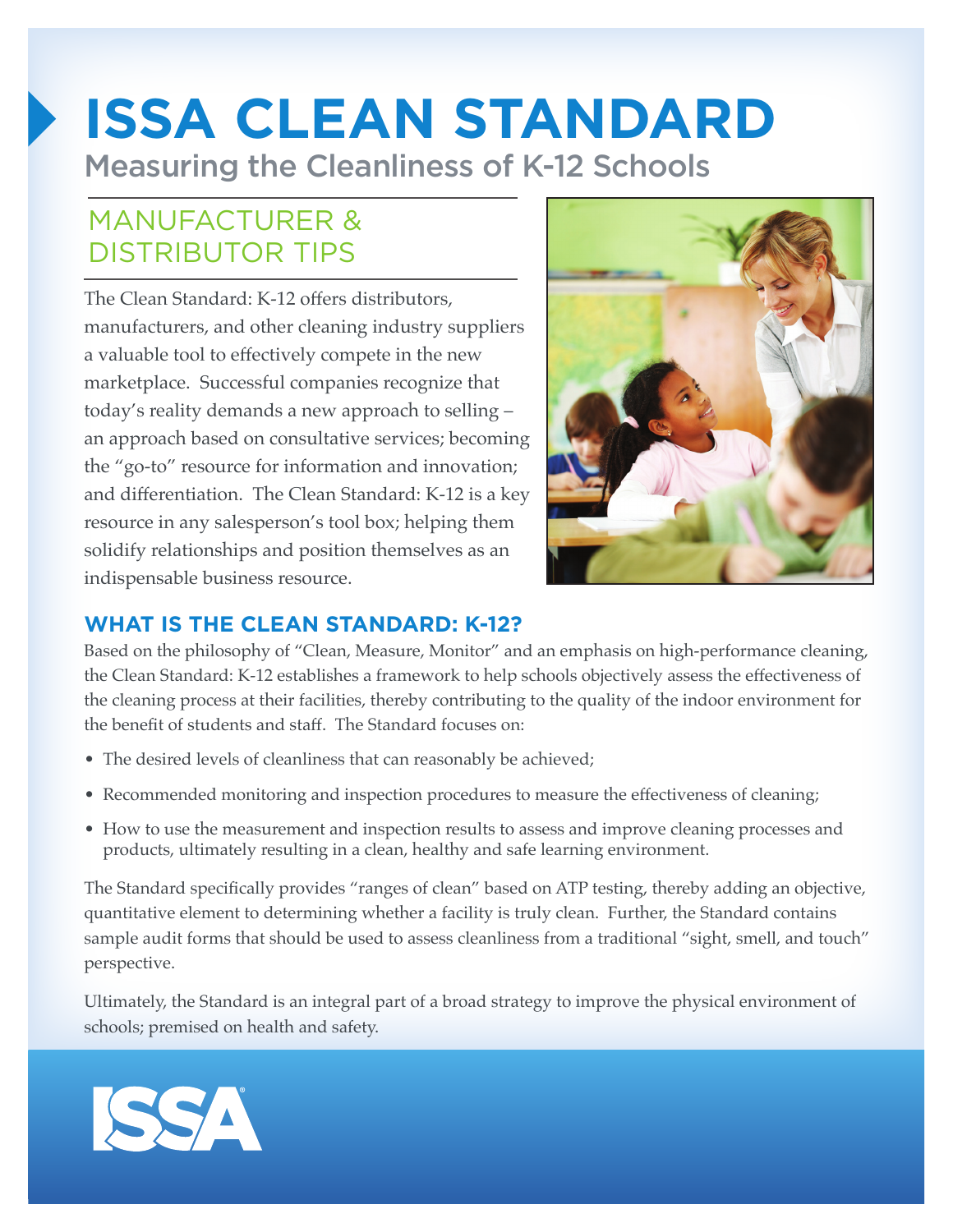#### **SO HOW EXACTLY CAN WE USE IT?**

While the Standard applies specifically to K-12 school facilities, it provides a valuable sales tool for distributors, manufacturers and other industry suppliers. As we seek to "change the way the world views cleaning" and demonstrate the true value of cleaning, the Standard serves as a resource that can demonstrate that cleaning is properly treated as an investment in health, safety, the environment and the bottom line.

#### **GO-TO EDUCATION RESOURCE AND BUSINESS PARTNER - THE STANDARD PROVIDES CREDIBILITY WHEN SUPPORTING YOUR CUSTOMERS**

- School customers are no longer looking for a supplier who simply provides product. Rather, they are looking for a "partner" who serves as a true business advisor and can help them meet their bottom line goals. The Standard provides a "partnership platform" that is scientifically based and focuses on products, procedures, training and measurement. This helps solidify and create long-term relationships.
- A school customer is looking for information on the latest innovations and processes. Securing an understanding of what the Standard entails positions the salesperson as an "expert" who is well versed in effective cleaning processes and products and who is, therefore, a dependable resource in delivering efficiency and improving operations.
- The Standard can help customers understand "why we clean" by providing a platform for the connection between cleaning, health, and student absenteeism and performance.

• The Standard also works in concert with the ISSA Cleaning Industry Management Standard (CIMS) and CIMS-Green Building criteria to help salespersons position themselves as capable of delivering comprehensive management and operations expertise. By combining the management and sustainability elements of CIMS/CIMS-GB with the measurement and monitoring protocols of the Clean Standard, salespersons are prepared to assist school customers with all aspects of running their business

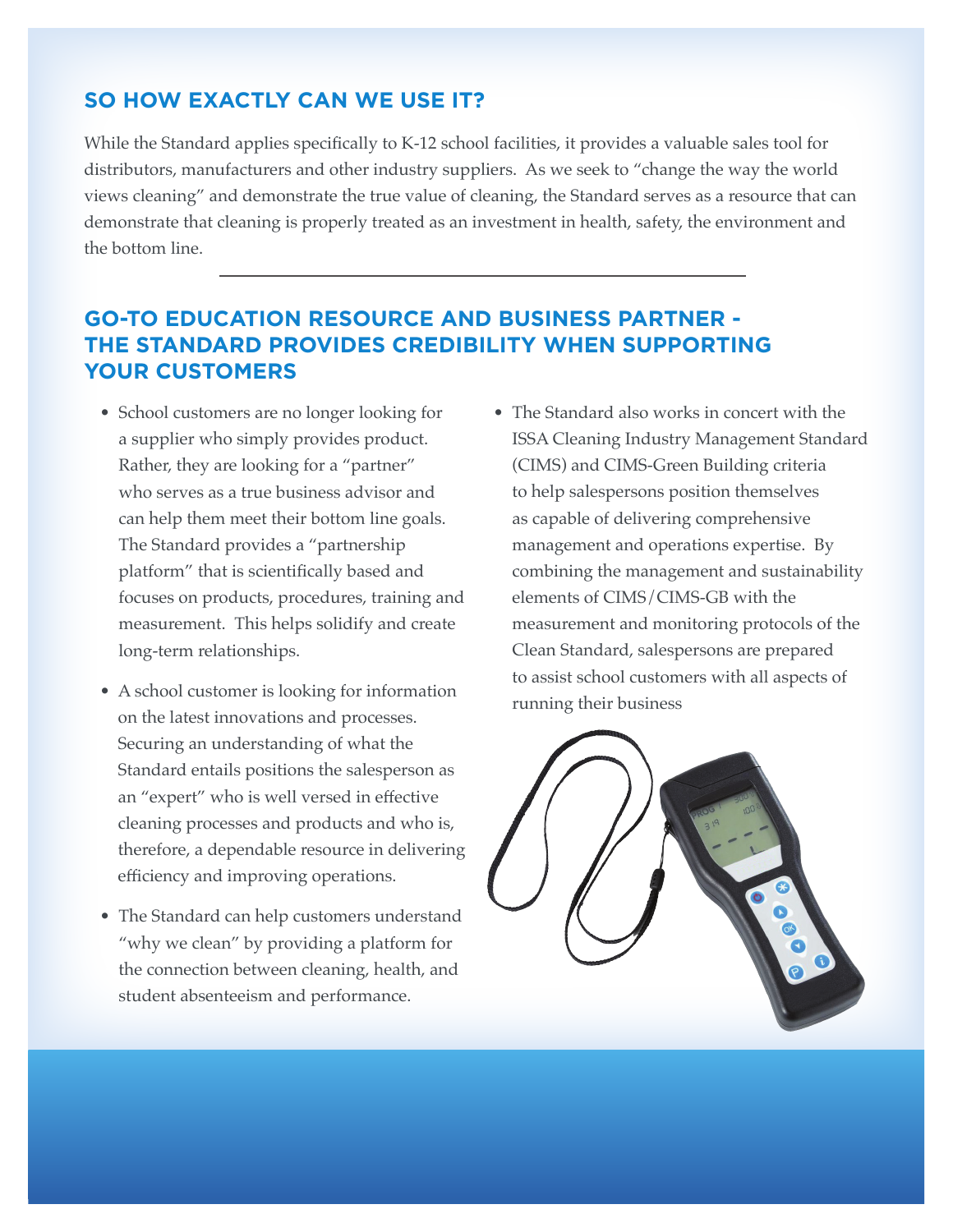#### **VALUE-ADDED SERVICE – GOING BEYOND BASIC SERVICE AND PRICE**

- Positioning oneself as an indispensable business partner requires providing value beyond traditional services. The Standard provides an opportunity to offer consultative services that are greatly valued by customers. One of the most respected value-added services that a salesperson can perform is conducting a site-based assessment of current cleanliness levels and overall conditions. A salesperson can use the Standard and its sample audit forms to perform assessments, identifying areas - especially high touch points - that may need attention.
- As schools adopt the Standard into their cleaning protocol, salespersons can assume responsibility for measurement and monitoring activities, or at least closely assist customers with these activities. Salespersons who position themselves as a true expert on the program will become trusted members of the team. A seminal question that must be asked is "Is the area being cleaned effectively or do we need to consider a different approach?" The Standard positions salesperson to answer this question.
- The Standard also allows the salesperson to assist in the development of cleaning specifications and bid requirements. As

members of the "team," salespersons can now use the Standard to define what is to be included in a bid from a product and system standpoint. They can also help define expectations and key performance outcomes.

- With the specifications set and the outcomes determined (based on the Standard), the salesperson can then use the Standard to help customers run their business more effectively by taking an active role in workloading, staffing and other service delivery activities.
- The Standard also offers a tremendous new opportunity as it relates to training. Whether the salesperson or a representative of the school will be the person who performs the measurement and monitoring (or both), the educated salesperson can take the lead role on conducting training to ensure measurement and technical proficiency. Training is clearly one of the most valued services salespersons can provide and the Standard offers a new opportunity for training as salespersons consider conducting seminars on measurement and auditing.